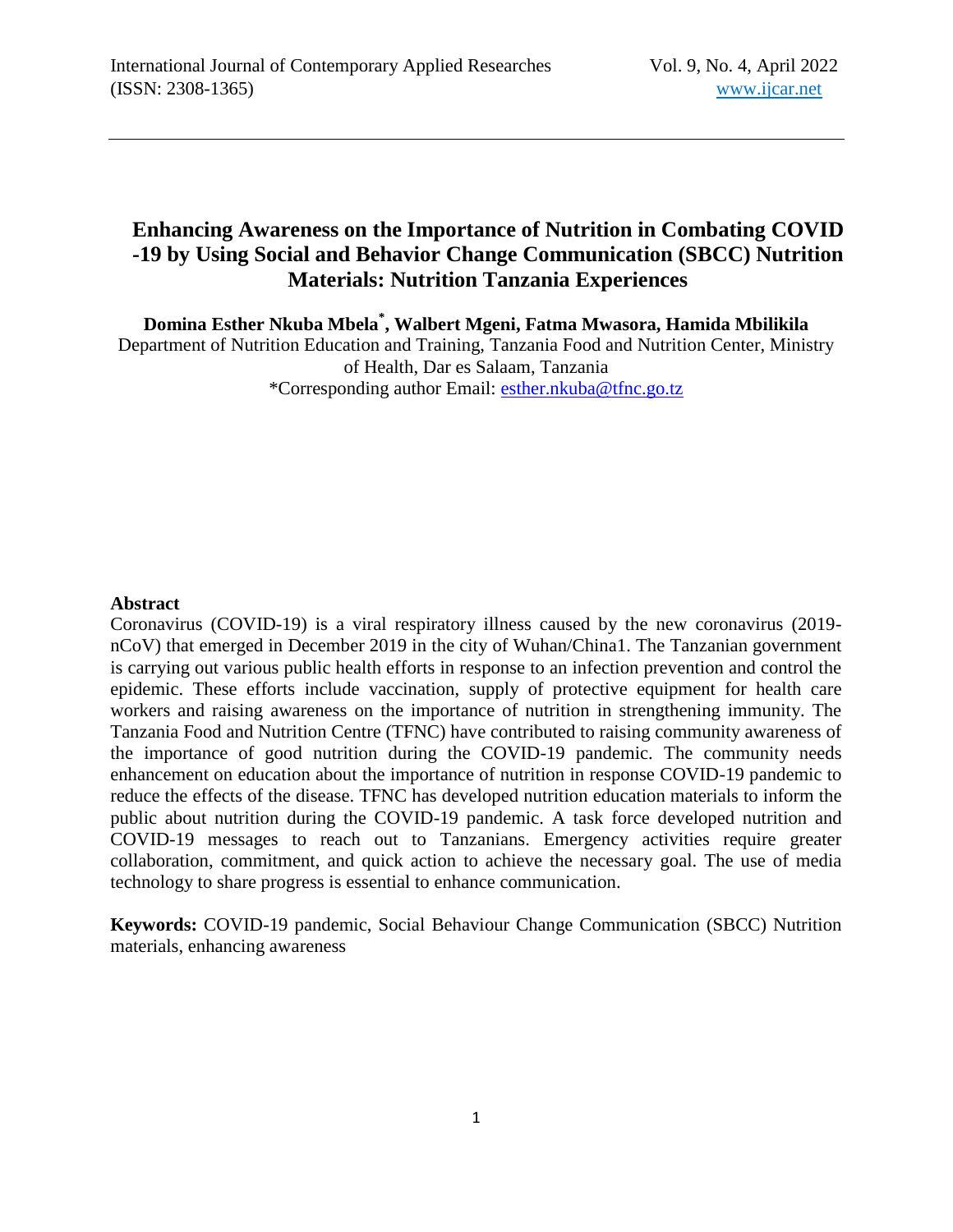# **1. INTRODUCTION**

Coronavirus (COVID-19) is a viral respiratory illness caused by the new coronavirus (2019 nCoV) that emerged in December 2019 in the city of Wuhan/China (Zhu et al., 2020). The Tanzania Food and Nutrition Centre (TFNC) has contributed to raising community awareness of the importance of good nutrition during the COVID-19 pandemic.

Nutrition affects the development of the human body's immune system. Adequate and appropriate nutrition is required for all cells to function optimally and this includes the cells of the immune system (Hannigan, 1994). Poor nutrition may affect immune function and increase the risk of infection. Diet lacking in one or more nutrients can impair the production and activity of immune cells and antibodies. There is a two-way relationship between nutrition, infection and immunity: changes in one component affect another. Various micronutrients are essential for immunocompetence, particularly vitamins A, C, D, E, B2, B6, and B12, folic acid, iron, selenium, and zinc (Garrow JS, James WPT, 1999). People with infection experience various factors, including fever, loss of appetite, poor nutrient absorption, and changes in metabolic functions that accelerate the loss of proteins and micronutrients. Deficiency in vitamins such as vitamin A, C, folic acid and certain minerals (such as iron, zinc, and copper) can weaken the body's capacity to fight infection and cause malnutrition(Garrow JS, James WPT, 1999, Garrow, et al., 1999). A person who does not receive sufficient food with adequate protein, vitamins and minerals becomes susceptible to infectious diseases.

Evidence suggests that micronutrient deficiency is one of the main etiological factors involved in the global burden of diseases, where deficiencies in vitamins A, D, iron, zinc, and folate stand out as important public health problems, especially in developing countries (Andrade et al., 2020). Adequate nutritional status modulates the immune response and decreases the risk of infections (Andrade et al., 2020, ). Micronutrients such as vitamin A, D, iron, zinc, and folate participate in several immune response stages, including differentiation, proliferation and functioning of innate immune cells; regulation of cytokine; and production/development of antibodies(Hannigan, 1994).

In acute respiratory infections such as COVID-19; vitamin A, B2, C, iron, zinc and copper levels are reduced in the bloodstream. The reduction in these nutrients reduces the body's capacity to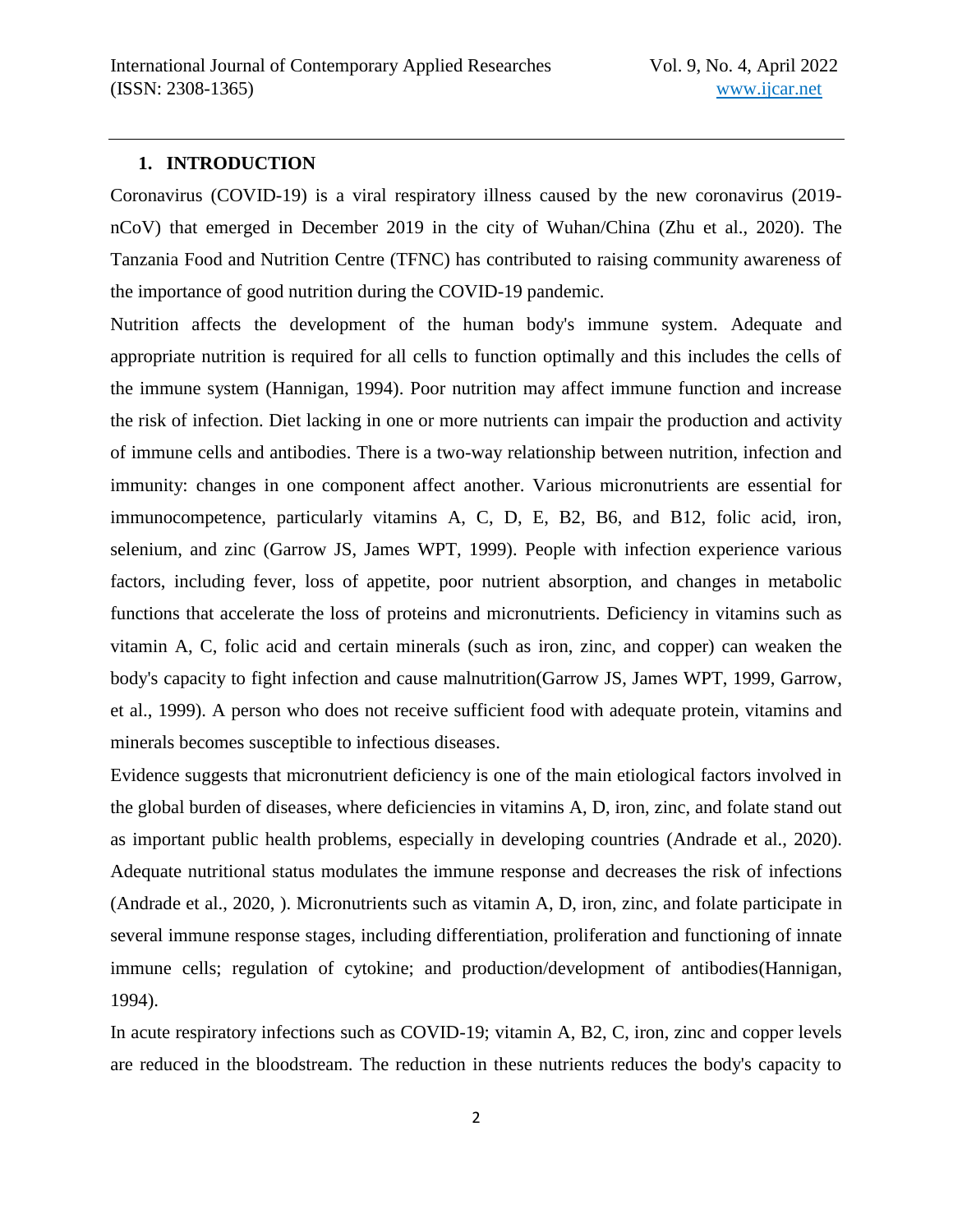fight infections. During this time, an 'activated' immune system increases energy demand with higher basal energy expenditure, especially fever(Zhu et al., 2020). Maintaining nutritional status is associated with immune integrity. Undernutrition affects immune function. The extent of impairment depends on the severity of the deficiency, nutrient interactions, illness presence, and the subjects age(Chandra and Chandra, 1986, Marcos, 2021).

Nutritionally supports the functions of immune cells by allowing them to initiate effective responses against pathogens, resolve the response rapidly when necessary, and avoid any underlying chronic inflammation—the immune system's demands for energy and nutrients from particularly the diet. If dietary sources are inadequate, the body uses nutrients from an endogenous source that is body stores, resulting in loss of proteins and some micronutrients (Chandra and Chandra, 1986, Cunningham-Rundles et al., 2005; Marcos, 2021).

Certain micronutrients and dietary constituents have specific roles in developing and maintaining an effective immune system or reducing chronic inflammation throughout life. Proteins, for example, are essential for the generation of new cells; the micronutrients such as vitamin A, folic acid and zinc regulate cell division and so are essential for a successful proliferative response within the immune system (Cunningham-Rundles et al., 2005; Marcos, 2021).

A single nutrient can also exert multiple diverse immunological effects, such as in the case of vitamin E, it has a role as an antioxidant and an enhancer of the cell's activities within the immune system; resulting in the prevention of infections' onset of chronic inflammation. Therefore, optimal nutrition is essential for the best immunological results(Chandra and Chandra, 1986, Cunningham-Rundles et al., 2005).

## **2. DISCUSSION**

The Tanzanian government amid COVID-19 carried out various public health efforts in response to an infection prevention and control epidemic. These include the supply of protective equipment for health care workers caring for the suspected or confirmed with COVID 19 Virus; Strict quarantine and control of COVID 19; creation of public awareness on Corona pandemic and its prevention measures and checks to all suspect cases. People we required to avoid unnecessary movements and stay at home to minimize the risk of virus transmission. Treatment of confirmed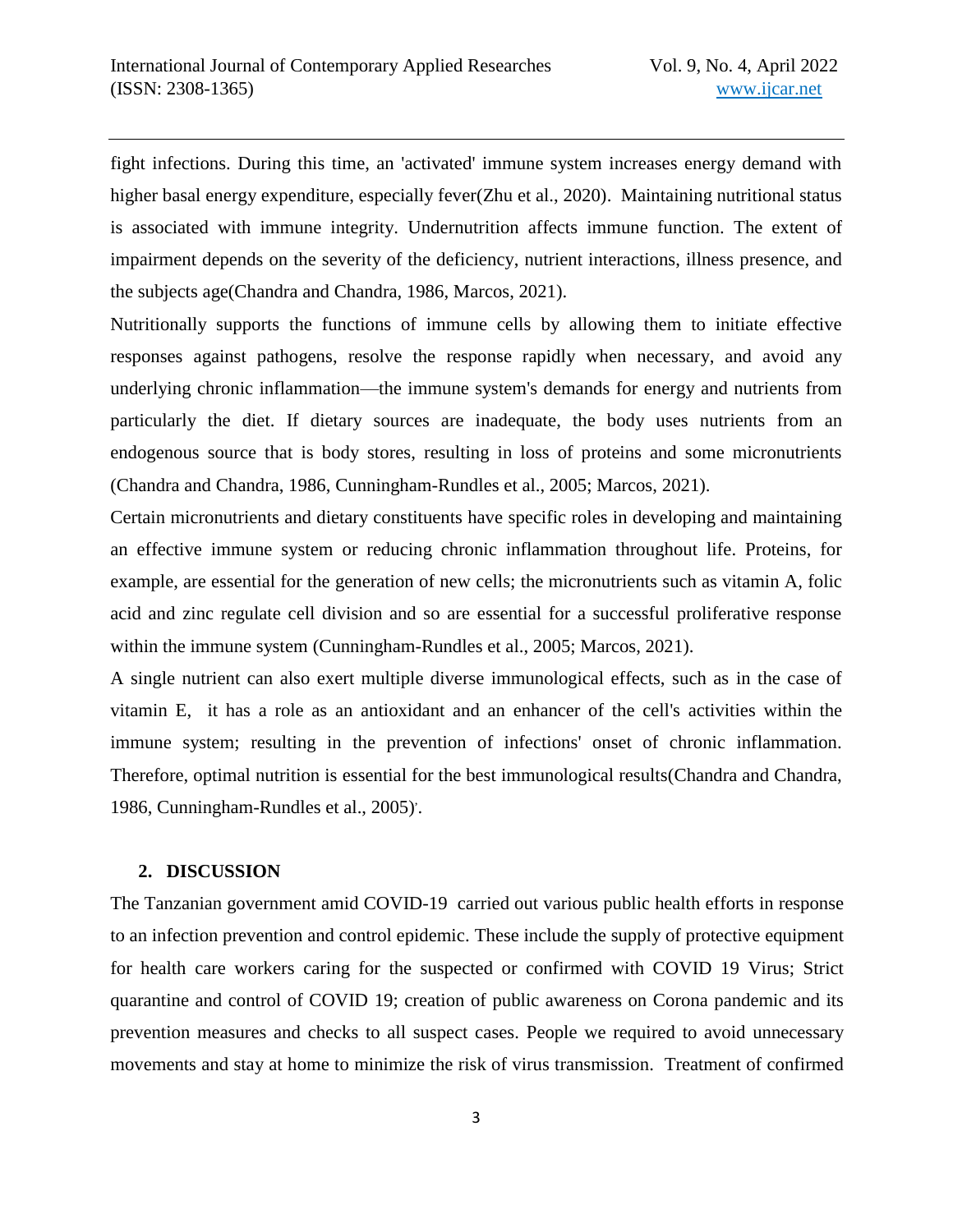cases to reduce lethality we are performed in the hospital. However, there is still a need to raise awareness on the importance of nutrition in strengthening immune function during COVID-19. The goal of the education was to educate the community on COVID-19 prevention measures. During the COVID-19 pandemic, public education about the importance of proper nutrition to reduce the severity of COVID-19 was vital. The Ministry of Healthy, Community Development, Gender, Elderly and Children now known as the Ministry of Healthy, in collaboration with Tanzania Food and Nutrition Center raised community awareness of proper nutrition practices in COVID-19 by using SBCC messages. To educate mothers during the visit to the health center Child feeding practices in the context of COVID-19 related illnesses were brought to the attention of health care providers.

Before the activities, a work team was established to plan, implement and coordinate nutrition response activities during the COVID-19 outbreak at the Centre. The team comprised 14 TFNC staff from three departments: Nutrition Education and Training, Community Health and Nutrition, and Food Science and Nutrition. In particular, members of the nutrition community, UNICEF, WFP, GAIN and Michigan State University (MSU) Aspires also participated via WhatsApp group and e-mails.

To fast track the activities, the team subdivided into four groups where, group 1: developed a booklet providing detailed information on nutrition and COVID-19, group 2: developed various key messages on healthy eating tips during COVID-19, group 3: developed fact sheets in the form of Frequent Asked Questions (FAQs) and interview guide for media programs and group 4: was the communication group that linked the Centre to various media outlets.

# **2.1 Targeted deliverable process**

The roadmaps used to achieve the ultimate outcomes were accompanied by the following activities: Formulating a task force; Key nutrition message development; Booklet development; Fact sheets and interview guide for media programs development; Developing jingles and video spots; Production of radio broadcasts for community radio; Conducting a media seminar for journalists; Production of a nutritional continuity plan.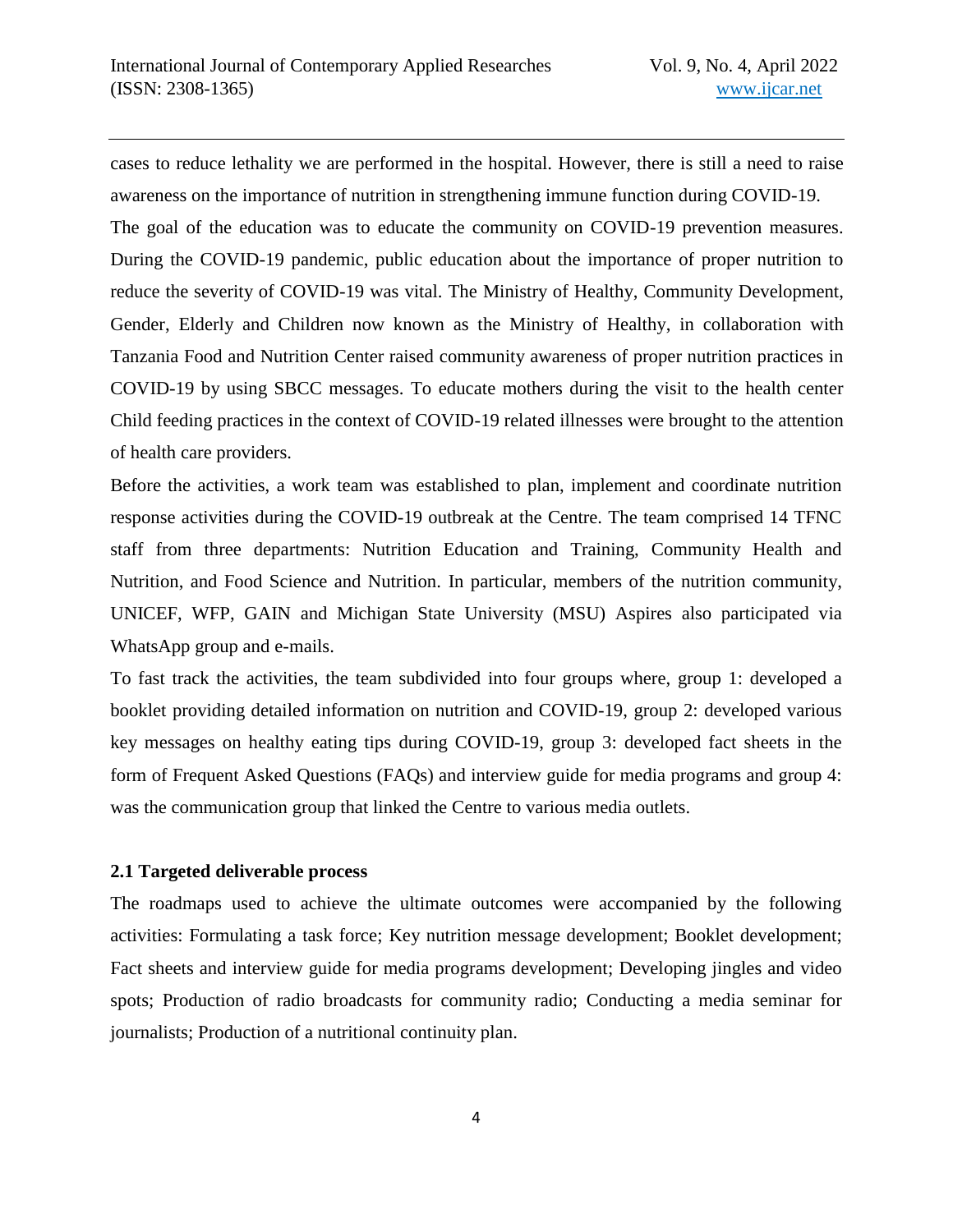## **2.2 Formulating a task force**

To accomplish the process, TFNC established a committee to spearhead this initiative that was tasked to 1) identify relevant nutrition information that can be designed into print, audio and video, 2) design various materials and 3) oversee the printing and dissemination plan for all printed, audio and video materials. All SBCC nutrition documents were distributed primarily to various media and health institutions in rural and urban areas. Other public offices that could disseminate appropriate nutrition messaging during the COVID-19 pandemic were also considered.

Initially, the team established subgroups to fast-track the process of developing materials for each key message and print type. TFNC and members of the nutrition community team held regular meetings to discuss and agree on the materials to be developed and themes for each material. The proposed materials included a brochure, poster, and message calendar, booklet, standing banners, jingle, songs and video sports. Frameworks were created and discussions regarding the proposed content, format and layout were held. Several review sessions were held physically, by e-mail and WhatsApp until consensus on the design was achieved.

# **2.3 Key nutrition message development**

All key nutrition messages were developed in audio, video and print formats. The developed messages covered 1) The use of fruits rich in Vitamin C, 2) The use of spices like garlic, cinnamon, ginger, lemongrass and honey, 3) Myths about food or diet in the management of COVID-19, 4) Exclusive Breast Feeding (EBF) during COVID-19, 5) Infant and Young Children Feeding (IYCF) in COVID-19, 6) Food fortification, 7) Elderly nutrition in COVID-19, 8) Nutrition for individuals with Noncommunicable Diseases such as Diabetes, Hypertension, Coronary Heart Diseases and Kidney disease during the COVID-19, and 9) General healthy eating and good lifestyle tips during COVID-19(Tanzania Food and Nutrition centre, 2016, UNICEF, 2020, WHO, 2019).

After developing the key message's contents for nutrition and COVID-19 in Tanzania context; the task force started to deliver the specific nutrition messages in COVID-19 through radio,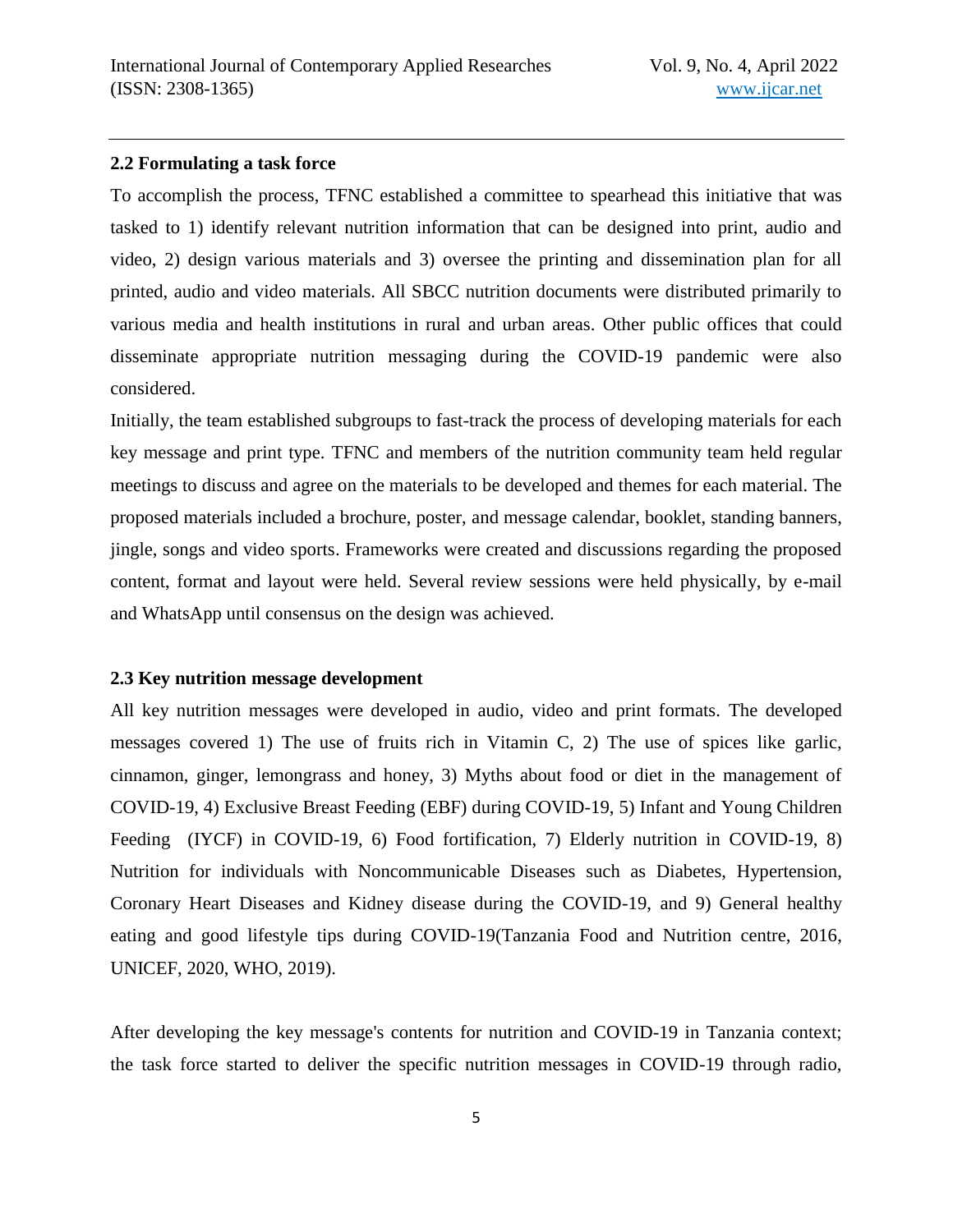television, social media and newspapers to ensure the public is aware of the importance of good nutrition in combating signs and symptoms associated with CORONA virus infections. Also, two songs of the choir and local music were produced by famous local famous artists using content developed from the key nutrition messages. The communication section at TFNC distributed songs and music to local media and through the TFNC website, the Facebook page and Twitter accounts, and WhatsApp.

#### **2.4 Booklet development**

A comprehensive booklet was developed from the concept note, and through information collected during the development of the key nutrition messages, issues raised during media sessions as well misconceptions circulating in the media. International documents guiding on various nutrition and lifestyle issues were reviewed and customized to meet local context needs such as those from UNICEF, WHO, and the Ministry of Health, Community Development, Gender, Elderly and Children now is known as Ministry of Health (UNICEF, 2020, WHO, 2020).

#### **2.5 Fact sheets and interview guide for media programs development**

A number of fact sheets in the form of Frequent Asked Questions (FAQs) were developed using international documents (UNICEF, WHO) and information circulating in local social media accounts and questions asked during media sessions. In addition, an interview guide has been developed to help reporters ask pertinent questions and obtain their answers.

# **2.6 Development of jingles and video spots**

A jingle was developed to promote healthy eating practices by using all food groups in each meal. Firstly, a key message was agreed upon, and a script was developed, reviewed and modified to the team's satisfaction. Secondly, a video clip illustrating the key message as an actor reads the script was developed, reviewed, approved, and finally, the team approved the final clip. Furthermore, five cartoon clips were designed in the form of Nutrition classes to respond to five key themes of the importance of nutrition during the COVID 19 outbreak, namely, "EBF in the context of COVID-19", "Importance of fortified food in addressing micronutrient deficiencies,"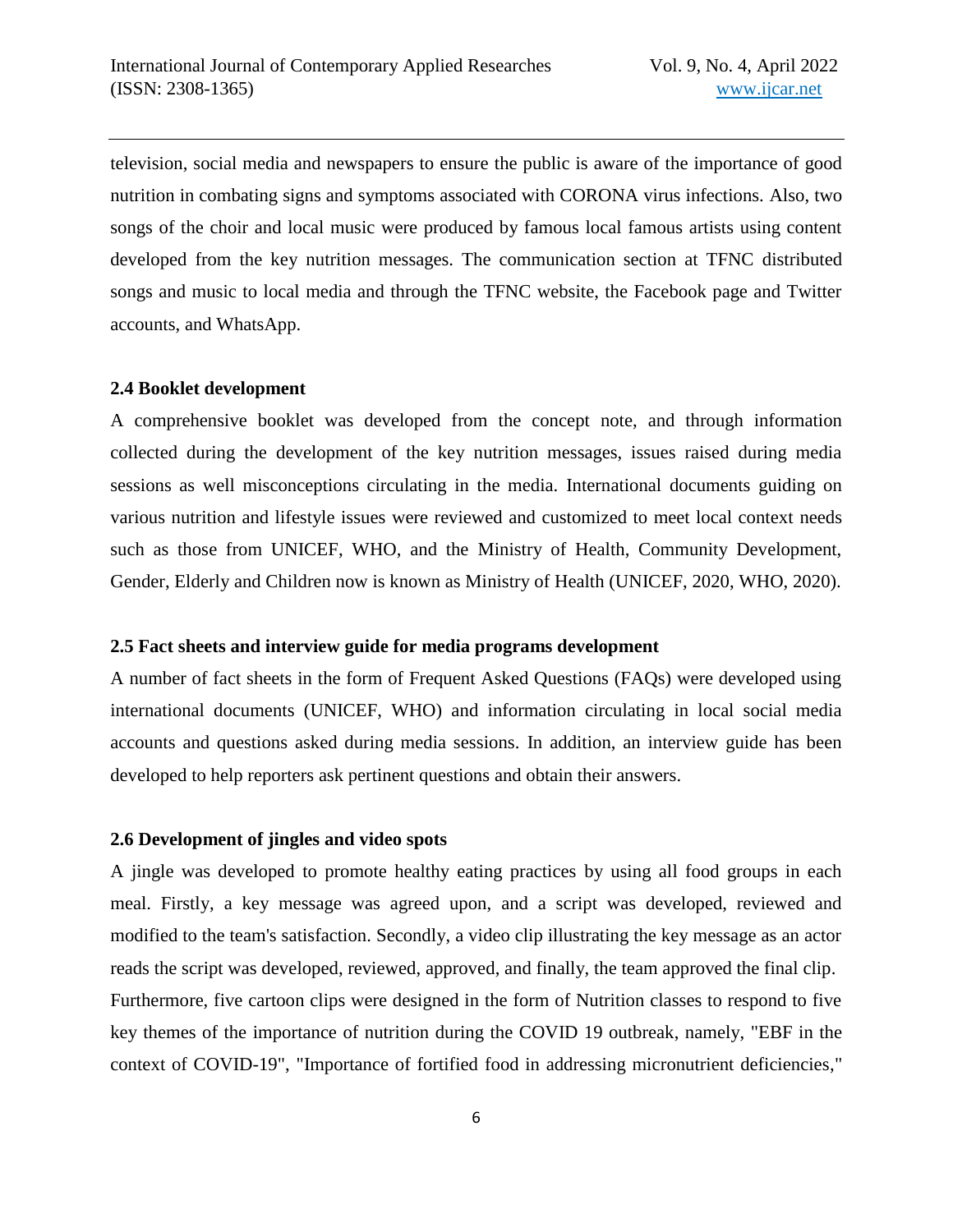"The use of Vitamin C rich fruits in mitigating respiratory illness", "Complementary feeding for children 6-24 months" and "Importance of balanced meal in COVID-19".

# **2.7 Production of radio programs for community radio**

Five key nutrition messages were developed as a classroom and distributed to several radio stations within the Tanzania mainland. The messages aired 2-4 times weekly for 25-28 days. A total of over 100 radio and television sessions was held with various media outlets to discuss the role of nutrition in response to COVID-19. During these sessions, during the development of key nutrition messages, information was gathered to address the many questions and questions raised. The commonest misconception was around the use of food in the treatment of COVID 19, COVID 19 transmission during pregnancy and breastfeeding and the use of citrus foods for individuals with gastric problems.

## **2.8 Conducting a media seminar for journalists.**

A half-day media seminar was prepared for 30 journalists (15 day 1 and 15 days 2) to provide information on:

Session 1: Nutrition advice to the public in the COVID-19 pandemic context

Session 2: Nutrition advice to the people with coronavirus infection

Session 3: Nutrition advice to the pregnant and lactating women in Context of COVID-19

Session 4: Infant and Young child feeding in the context of COVID-19

Session 5: Nutrition advice to the people with chronic condition context of COVID-19

Session 6: The use of fruits and spices in minimizing signs and symptoms associated with COVID-19.

Generally, the seminar is intended to build awareness of nutrition and COVID 19 among press personnel. Over two consecutive days, the seminar followed the CoVID-19 prevention precautions to avoid crowds and facilitate social distancing. Masks and disinfectants were placed at the disposal of all participants. Various interactive facilitation methods were used during the media seminar to ensure that information, knowledge, and skills are shared in a participatory way and more conducive to adult learning. These was mainly interactive talks with presentations so as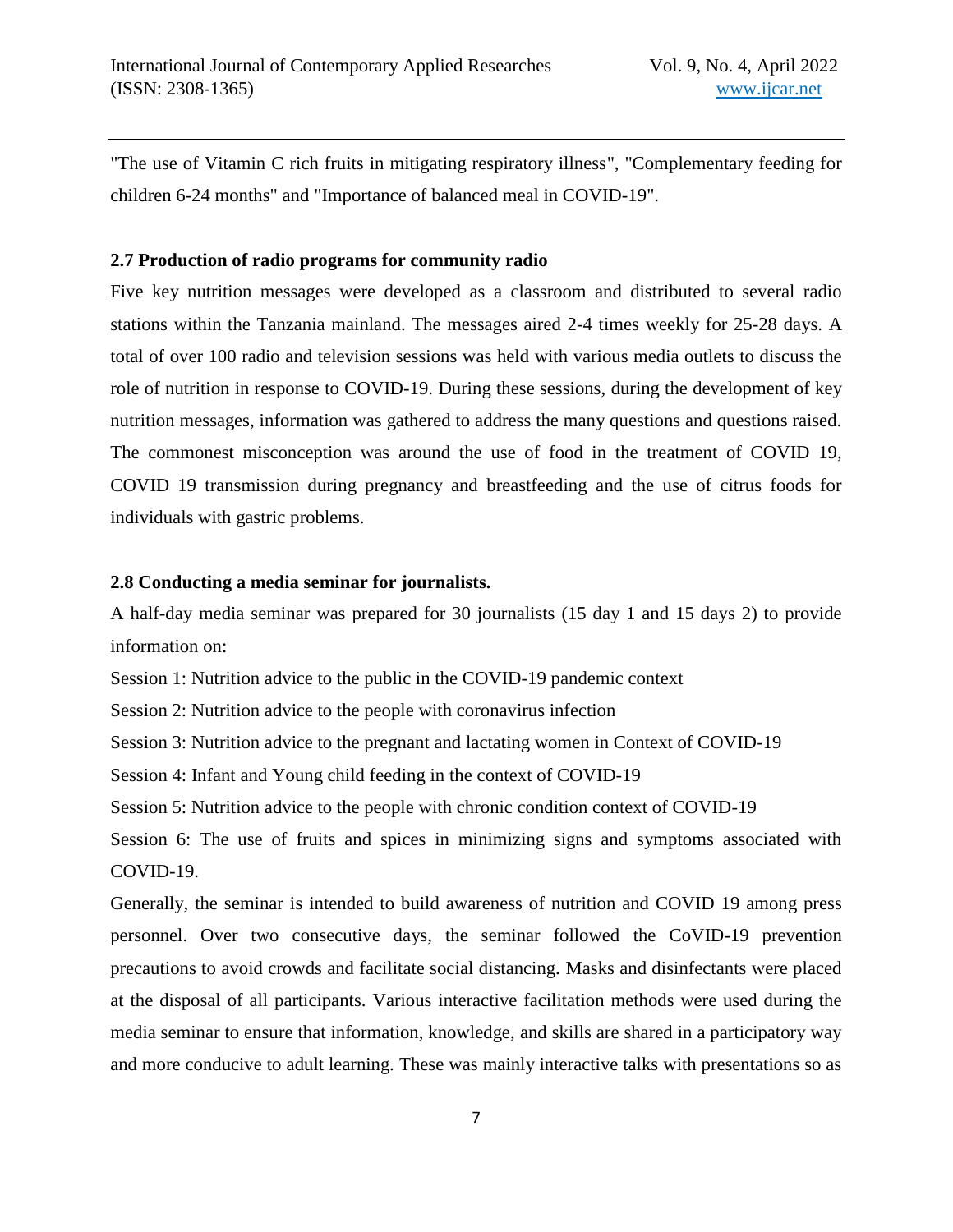to enhance participation, plenary discussion sessions, think-pair-share activities (posing a question to participants so that to individually think about their solutions and then discuss with a neighbour before settling on a final answer), one-minute write activities (write a response about a posed question in only one minute), one to one discussions, small and large groups discussions and presentations, demonstrations, brainstorming, energizers as well as questions and answers and sharing Individual experiences. Media interviews were carried out to provide information after the seminar. Subsequent to the media seminar, 50 articles in different magazines were published and delivered nutrition and COVID 19 messages through blogs. Also, some radio and TV stations participated in the airing of prepared nutrition messages and other SBCC materials.

#### **2.9 Nutrition continuity plan development.**

A nutrition continuity plan was developed to advise how nutrition services in the country should be delivered in light of the COVID-19 outbreak. The plan builds on the principles of emergency service delivery and builds on existing frameworks during these times. The plan's scope is broad to ensure that as emerging and re-emerging diseases occur, nutrition services continue to be provided while protecting the client and the healthcare provider. The document was reviewed by nutrition stakeholders and printed and distributed to health facilities offering nutrition services. Main collaborators were Tanzania Food and Nutrition Centre, Ministry of Health Community Development, Gender Elderly &Children (Directorate of preventive services - nutrition services unit and Health promotion Unit), President's Office-Regional Administrative and Local Government, United agencies, particularly United Children Funds (UNICEF) and World Health Organization (WHO), Development partners, Global Alliance In Nutrition (GAIN), Media houses and Journalists.

## **3. IMPLICATIONS FOR RESEARCH AND PRACTICE**

Various media and channels were used to share information about the importance of nutrition in addressing the COVID-19 pandemic. Nevertheless, it is unknown which media and channels are the most popular for most people during the lockdown to fight the COVID-19 pandemic. We used print media to share information with the community about the importance of nutrition in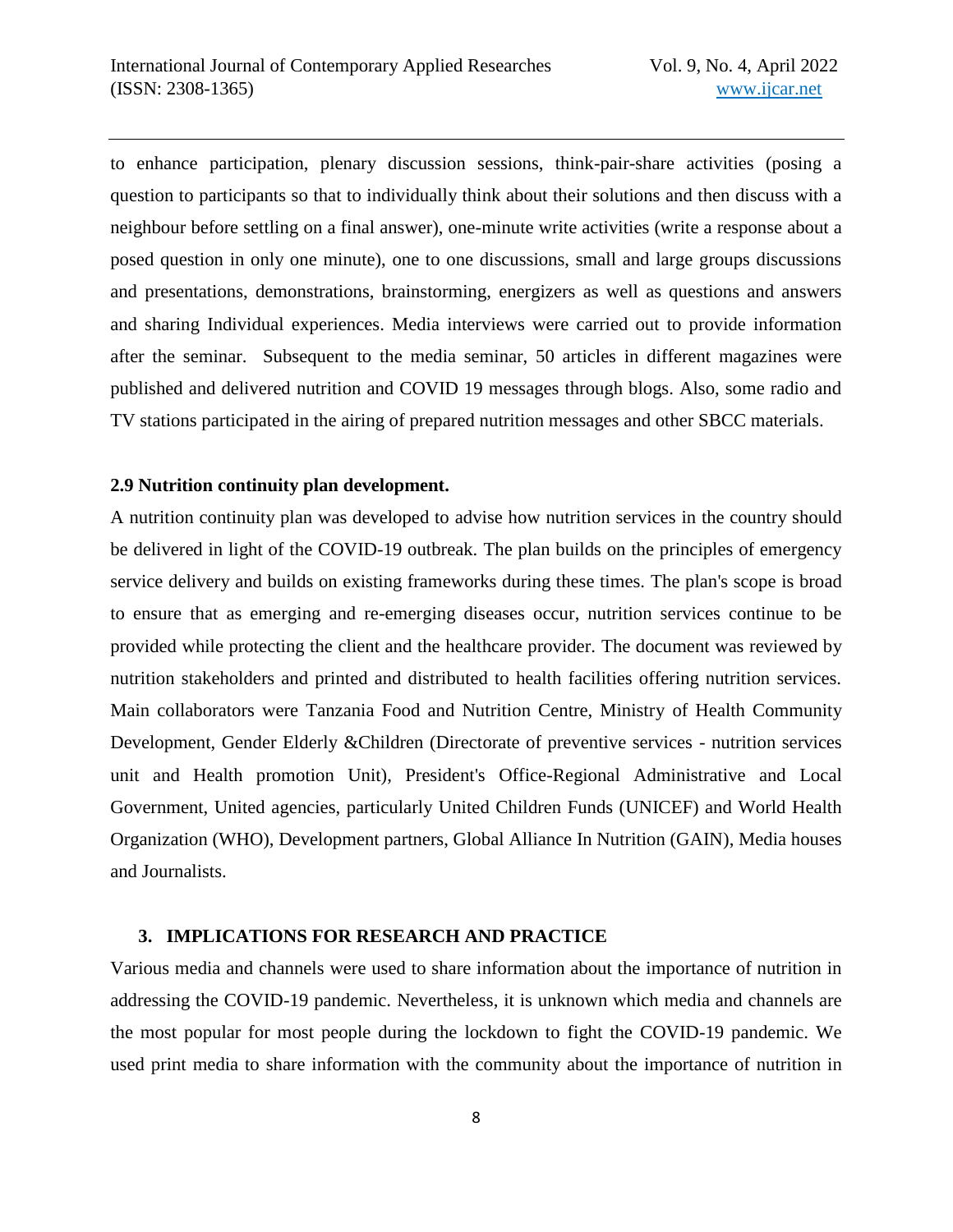addressing the COVID-19 pandemic. Conversely, we were unsure if printed documents could accelerate the spread of the COVID-19 pandemic. The use of modern and traditional songs and music and comics is very helpful in communicating information on the importance of nutrition in addressing the COVID-19 pandemic. However, when composing and designing cartoon clips, you need to be very careful regarding the target of the messages you want to communicate, i.e., elders, youth, women, etc. There is a need to have a communication group when enhancing awareness to the community on the importance of nutrition in combating COVID -19 by using social and behavior change communication (SBCC) nutrition materials. This group facilitates coordination to ensure that all media invitations are accounted for during the COVID-19 outbreak. The team may also be responsible for identifying media and channels like TV stations, radio stations, etc. that will continue disseminating the various SBCC Nutrition materials developers. Sharing practices of developed Nutrition SBCC materials to other nutrition partners to support the dissemination process is very helpful for cost-effectiveness and sustainability.

# **4. LESSON LEARNED**

- Any emergency activity requires good collaboration, strong engagement, and working as quickly as possible to achieve the required target.
- Using social media, particularly WhatsApp, to share progress, helps share messages.
- The design of printed documents requires the expertise of researchers and communications officers, so collaboration is very important.
- Good quality pictures that reflect the local context are needed to improve designs in our nutrition print media
- The use of various Internet search engines may provide easy self-study opportunities for print media design.
- Holding a media seminar for journalists is very cost-effective and essential to building community awareness in an emergency. In our case, we experienced strong demand for nutrition information from journalists after holding a media seminar.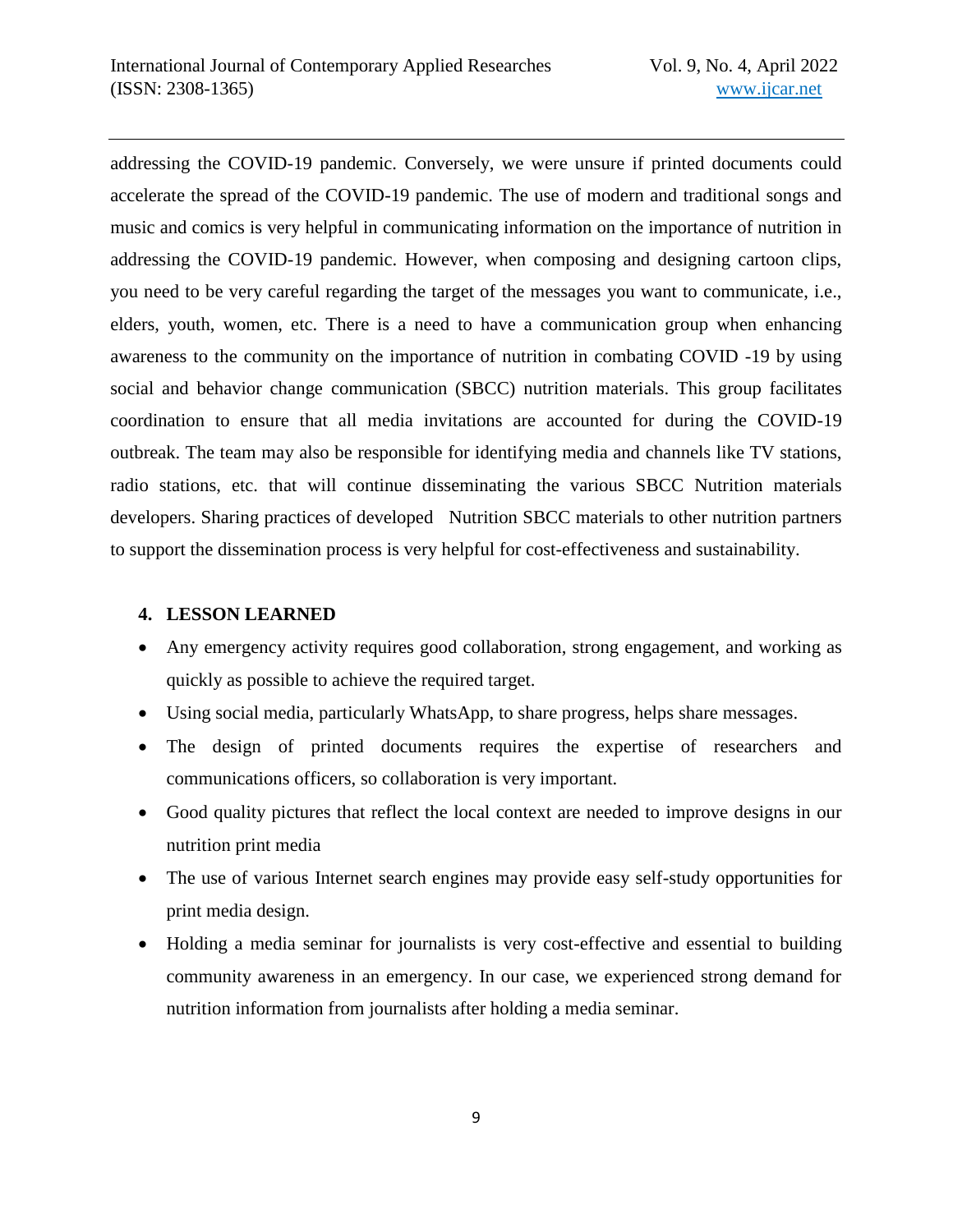## **REFERENCES**

- 1. Andrade MIS, Macêdo PFC, Oliveira TLPS, Lima NMS, Ribeiro IC, Santos TM (2020). Vitamin A and D deficiencies in the prognosis of respiratory tract infections: Asystematic review with perspectives for COVID-19 and a critical analysis on supplementation.
- 2. Chandra, S., and Chandra, R. K. (1986). Nutrition, immune response, and outcome. *Progress in food & nutrition science*, *10*(1-2), 1–65.
- 3. Children CE, Calder PC, Miles E (2019). Diet and Immune Function. Nutrients. 2019; 11(8): 1933
- 4. Garrow JS, James WPT, Ralph A (1999). Human Nutrition and Dietetics, 10th Edition. Churchill Livingstone.
- 5. Gombart AF, Pierre A, Maggini SA (2020). Review of Micronutrients and the Immune System–Working in Harmony to Reduce the Risk of Infection. Nutrients, 12(1):236
- 6. Joshi A. (2010), Nutrition and Dietetics with Indian Case studies. 3rd Edition Mc Graham;
- *7.* Maggini S, Pierre A, Calder PC (2018). Immune Function and Micronutrient Requirements Change over the Life Course. *Nutrients. 2018 10: 1531.*
- 8. Rundles CS, McNeeley FD, Moon, A. (2005). Mechanisms of nutrient modulation of the immune response,<https://pubmed.ncbi.nlm.nih.gov/15940121/>
- **9.** Tanzania Food and Nutrition Centre (TFNC) (2006). NACS Training of Health Facility-Based Service Providers: Reference manual. Dar es Salaam.
- 10. UNICEF (2020). Frequently asked questions on COVID-19, https://help.unicef.org/in/frequently-asked-questions-Covid19/2?language=en
- 11. UNICEF, (2020). Education and COVID-19, <https://data.unicef.org/topic/education/covid-19/>
- 12. UNICEF, (2020). Education and COVID-19, https://data.unicef.org/topic/education/covid-19/
- 13. UNICEF, (2020). Global COVID-19 response ,Humanitarian Action for Children , https://www.unicef.org/appeals/covid-19